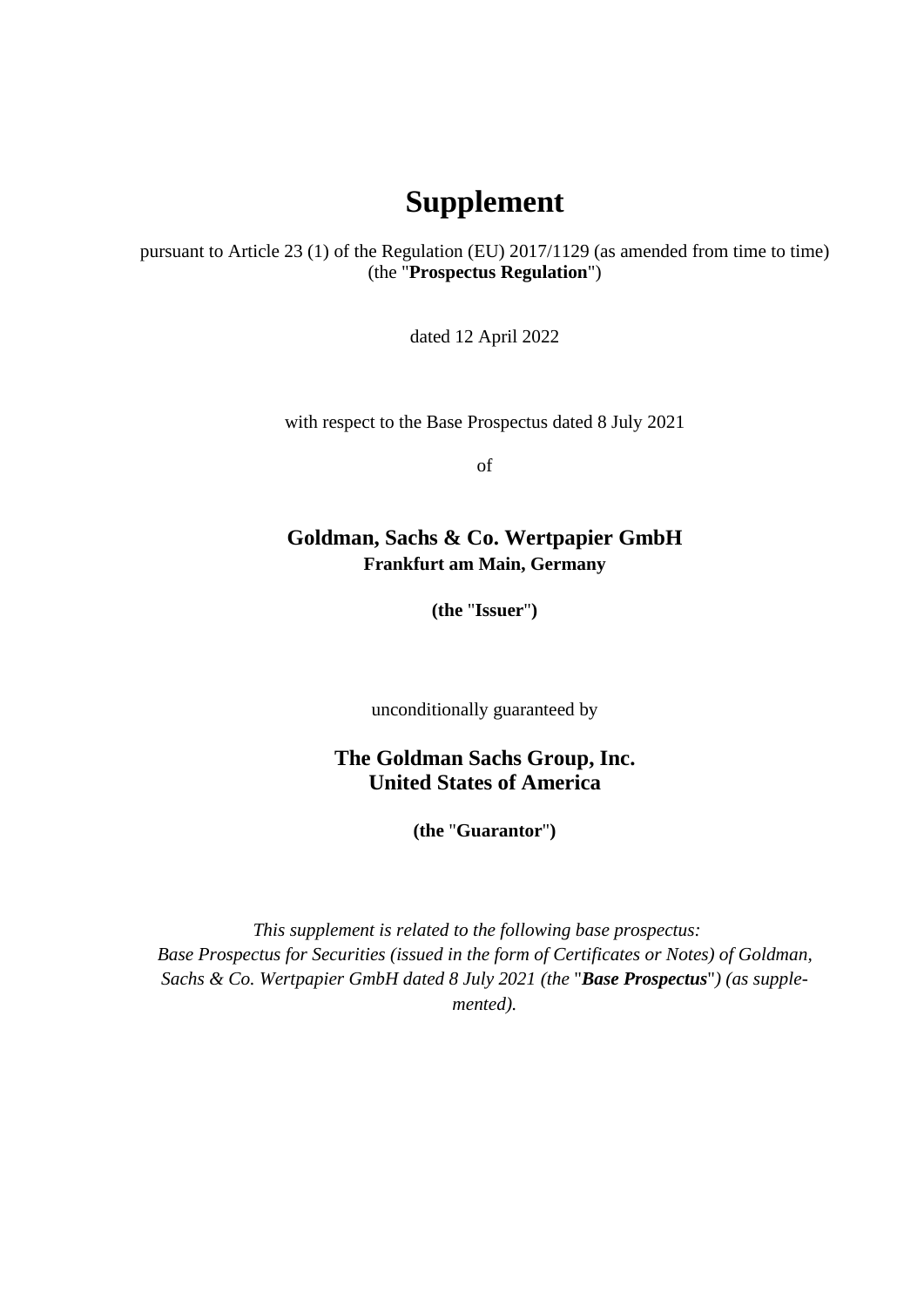The significant new factor resulting in this supplement (the "**Supplement**") to the Base Prospectus is the publication of the audited annual report of Goldman, Sachs & Co. Wertpapier GmbH for the fiscal year ended 31 December 2021 (the "**GSW Annual Report 2021**") on 11 April 2022.

Due to this Supplement the information contained in the Base Prospectus (in the form as lastly supplemented) shall be supplemented as follows:

*1. In the Base Prospectus the information in section "VII. Important information about GSW as Issuer" on page 404 shall be replaced as follows:* 

"With respect to the required information about Goldman, Sachs & Co. Wertpapier GmbH as Issuer of the Securities, reference is made pursuant to Article 19 paragraph 1 of the Prospectus Regulation to the Registration Document of Goldman, Sachs & Co. Wertpapier GmbH dated 10 June 2021 (the "**GSW Registration Document**") which has been approved by BaFin, the second supplement dated 26 October 2021 to the GSW Registration Document (the "**Second Supplement to the GSW Registration Document**"), the third supplement dated 12 April 2022 to the GSW Registration Document (the "**Third Supplement to the GSW Registration Document**") as well as to the audited annual report of GSW for the year ended 31 December 2021 (the "**GSW Annual Report 2021**") and the audited annual report of GSW for the year ended 31 December 2020 (the "**GSW Annual Report 2020**"), from which information is incorporated by reference into this Base Prospectus (detailed information regarding the pages in the GSW Registration Document, the Second Supplement to the GSW Registration Document, the Third Supplement to the GSW Registration Document, the GSW Annual Report 2021 and the GSW Annual Report 2020 to which reference is made with respect to the required information about the Issuer, can be found in section "XIII. General Information" under "6. Information incorporated by reference")."

*2. In the Base Prospectus in subsection "6. Information incorporated by reference" of section "XIII. General Information" the information relating to Goldman, Sachs & Co. Wertpapier GmbH in the table on pages 456 et seqq. shall be replaced as follows:* 

| 11                                                                                     |                                                      |                                                               |                                              |  |  |
|----------------------------------------------------------------------------------------|------------------------------------------------------|---------------------------------------------------------------|----------------------------------------------|--|--|
| <b>GSW Registration Document</b>                                                       |                                                      |                                                               |                                              |  |  |
| A. Risk Factors relating to GSW<br>I.<br><b>Risk of Creditworthness</b><br>pages 3 - 5 |                                                      |                                                               | II.1. Risk factors in<br>connection with GSW |  |  |
| II.                                                                                    | <b>Business Risks</b>                                | page 5                                                        | as Issuer $/13$                              |  |  |
| Ш.                                                                                     | <b>Operational Risks</b>                             | page 5                                                        |                                              |  |  |
| GmbH                                                                                   | C. Information about Goldman, Sachs & Co. Wertpapier | VII. Important infor-<br>mation about GSW as<br>Issuer $/404$ |                                              |  |  |
| II.                                                                                    | General information                                  | page 8                                                        |                                              |  |  |
| III.                                                                                   | Business overview                                    | page 9                                                        |                                              |  |  |
| IV.                                                                                    | Organisational structure                             | page 10                                                       |                                              |  |  |
| VI.                                                                                    | Management and legal representation                  | page 11                                                       |                                              |  |  |
| VIII.                                                                                  | Additional information                               | page 13                                                       |                                              |  |  |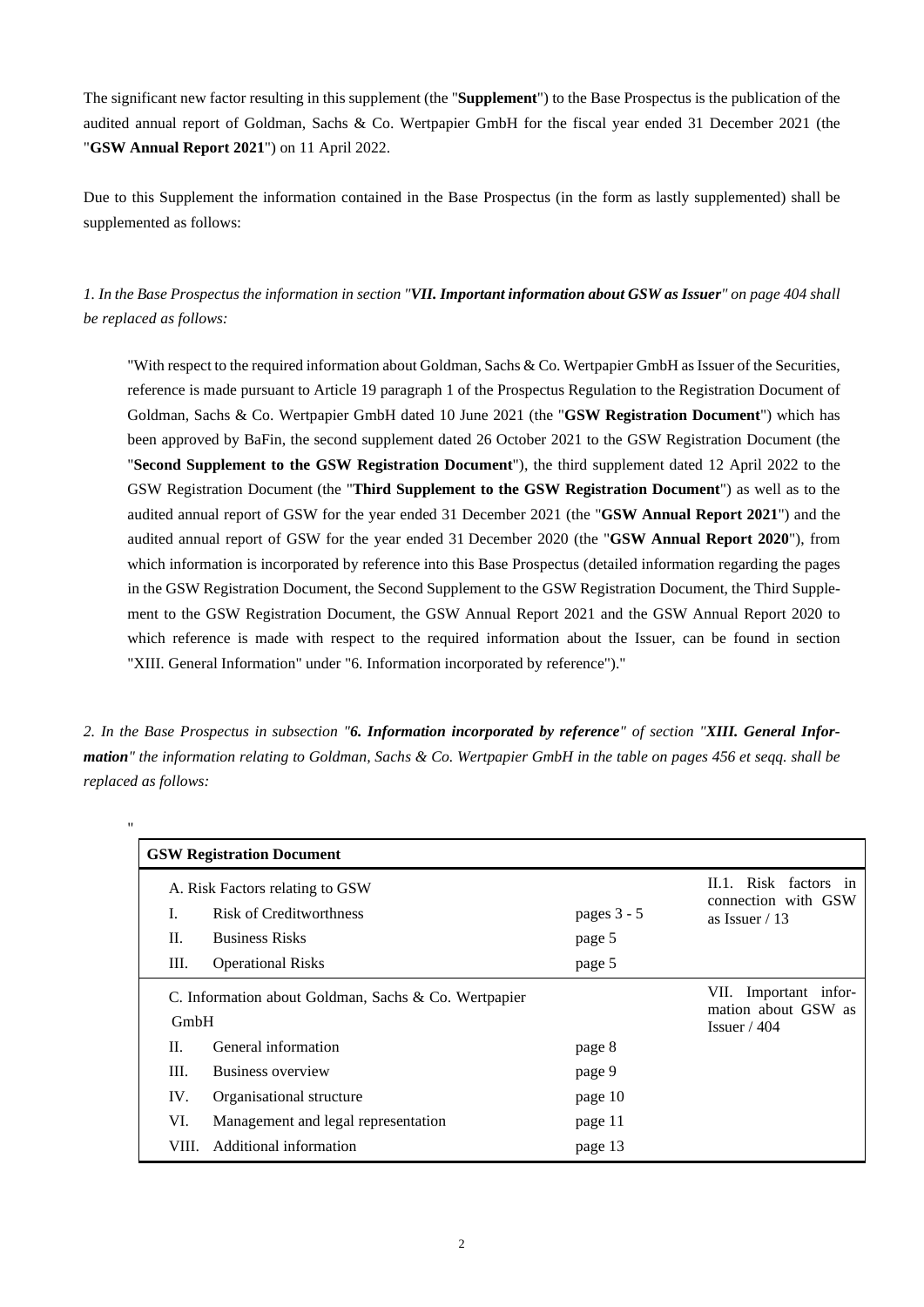| <b>Second Supplement to the GSW Registration Document</b>                                                                       |                                                                                                            |                                                                 |  |  |  |  |
|---------------------------------------------------------------------------------------------------------------------------------|------------------------------------------------------------------------------------------------------------|-----------------------------------------------------------------|--|--|--|--|
| Information<br>contained<br>the<br>Second<br>Supplement page 2<br>in<br>to the GSW Registration Document                        |                                                                                                            | VII. Important infor-<br>mation<br>about GSW as Issuer /<br>404 |  |  |  |  |
| Third Supplement to the GSW Registration Document                                                                               |                                                                                                            |                                                                 |  |  |  |  |
| Information<br>contained<br>the<br>Third<br>Supplement<br>in<br>to the GSW Registration Document:                               |                                                                                                            |                                                                 |  |  |  |  |
| C. Information about Goldman, Sachs & Co. Wertpapier<br>GmbH                                                                    |                                                                                                            | VII. Important infor-<br>mation<br>about GSW as Issuer /        |  |  |  |  |
| Statutory auditors<br>I.                                                                                                        | page 2                                                                                                     | 404                                                             |  |  |  |  |
| Trend information<br>V.                                                                                                         | page 2                                                                                                     |                                                                 |  |  |  |  |
| VII.1. Historical financial information for the financial<br>year 2021 (German Commercial Code (Han-<br>$delsgesetzbuch - HGB)$ | page 3                                                                                                     |                                                                 |  |  |  |  |
| VII.2. Historical financial information for the financial<br>year 2020 (German Commercial Code (Han-                            | page 3                                                                                                     |                                                                 |  |  |  |  |
| $delsgesetzbuch - HGB)$                                                                                                         |                                                                                                            |                                                                 |  |  |  |  |
| VII.3. Auditing of historical financial information<br>VII.4. Legal and arbitration proceedings                                 | page 3                                                                                                     |                                                                 |  |  |  |  |
|                                                                                                                                 | page 3                                                                                                     |                                                                 |  |  |  |  |
| VII.5. Significant change in GSW's financial position                                                                           | page 3<br>page 4                                                                                           |                                                                 |  |  |  |  |
| VII.6. Statements in relation to prospects, financial per-                                                                      |                                                                                                            |                                                                 |  |  |  |  |
| formance or financial position<br>IX.<br>Documents available                                                                    | page 4                                                                                                     |                                                                 |  |  |  |  |
| <b>GSW Annual Report 2021</b>                                                                                                   |                                                                                                            |                                                                 |  |  |  |  |
|                                                                                                                                 | pages 3 - 10                                                                                               | VII.                                                            |  |  |  |  |
| <b>Auditor's Report</b>                                                                                                         |                                                                                                            | Important<br>information about GSW<br>as Issuer / 404           |  |  |  |  |
| Management Report for the Financial Year 2021                                                                                   | 13<br>$\Box$<br>16<br>pages<br>(except for section<br>Prognose- und Chan-<br>cenbericht, pages 14 -<br>15) |                                                                 |  |  |  |  |
| <b>Balance Sheet</b>                                                                                                            | page 17                                                                                                    |                                                                 |  |  |  |  |
| Profit and Loss Account Statement                                                                                               | page 18                                                                                                    |                                                                 |  |  |  |  |
| <b>Cash Flow Statement</b>                                                                                                      | page 19                                                                                                    |                                                                 |  |  |  |  |
| <b>Statement of Changes in Equity</b>                                                                                           | page 20                                                                                                    |                                                                 |  |  |  |  |
| Notes to the Financial Statements                                                                                               | pages 21 - 25                                                                                              |                                                                 |  |  |  |  |
| <b>GSW Annual Report 2020</b>                                                                                                   |                                                                                                            |                                                                 |  |  |  |  |
| Management Report for the Financial Year 2020                                                                                   | pages 5 - 7<br>(except for section<br>Prognose- und Chan-<br>cenbericht, pages 6 -<br>7)                   | VII.<br>Important<br>information about GSW<br>as Issuer / 404   |  |  |  |  |
| <b>Balance Sheet</b>                                                                                                            | page 10                                                                                                    |                                                                 |  |  |  |  |
| Profit and Loss Account Statement                                                                                               | page 11                                                                                                    |                                                                 |  |  |  |  |
| <b>Cash Flow Statement</b>                                                                                                      | page 11                                                                                                    |                                                                 |  |  |  |  |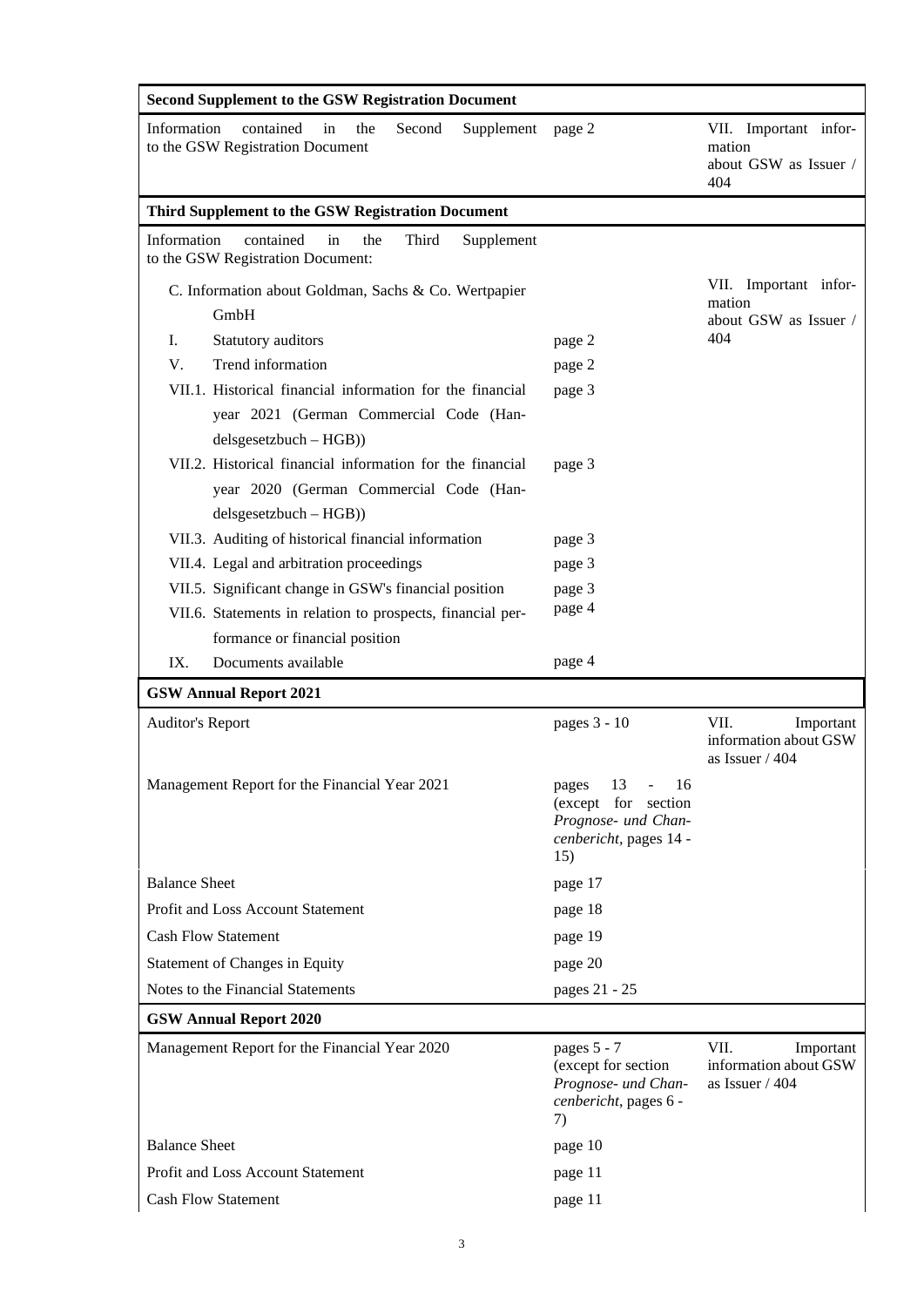| <b>Statement of Changes in Equity</b> | page 11       |
|---------------------------------------|---------------|
| Notes to the Financial Statements     | pages 13 - 17 |
| Auditor's Report                      | pages 19 - 27 |

"

"

*3. In the Base Prospectus the information relating to Goldman, Sachs & Co. Wertpapier GmbH in the table with the documents from which information is incorporated by reference contained on page 464 et seq. in subsection "6. Information incorporated by reference" of section "XIII. General Information" shall be replaced as follows:* 

| $^{\prime\prime}$ |                                                         |                                                                                                                                         |
|-------------------|---------------------------------------------------------|-----------------------------------------------------------------------------------------------------------------------------------------|
|                   | <b>GSW Registration Document</b>                        | https://www.gs.de/en/services/documents/registration                                                                                    |
|                   | Second Supplement to the GSW Registra-<br>tion Document | https://www.gs.de/en/services/documents/registration                                                                                    |
|                   | Third Supplement to the GSW Registration<br>Document    | https://www.gs.de/en/services/documents/registration                                                                                    |
|                   | GSW Annual Report 2021                                  | https://www.goldmansachs.com/investor-relations/finan-<br>cials/subsidiary-financial-<br>info/gsw/WERT Financial Statements 2021 de.pdf |
|                   | GSW Annual Report 2020                                  | https://www.goldmansachs.com/investor-relations/finan-<br>cials/subsidiary-financial-info/gsw/Financials-2020-FY-<br>de.pdf             |